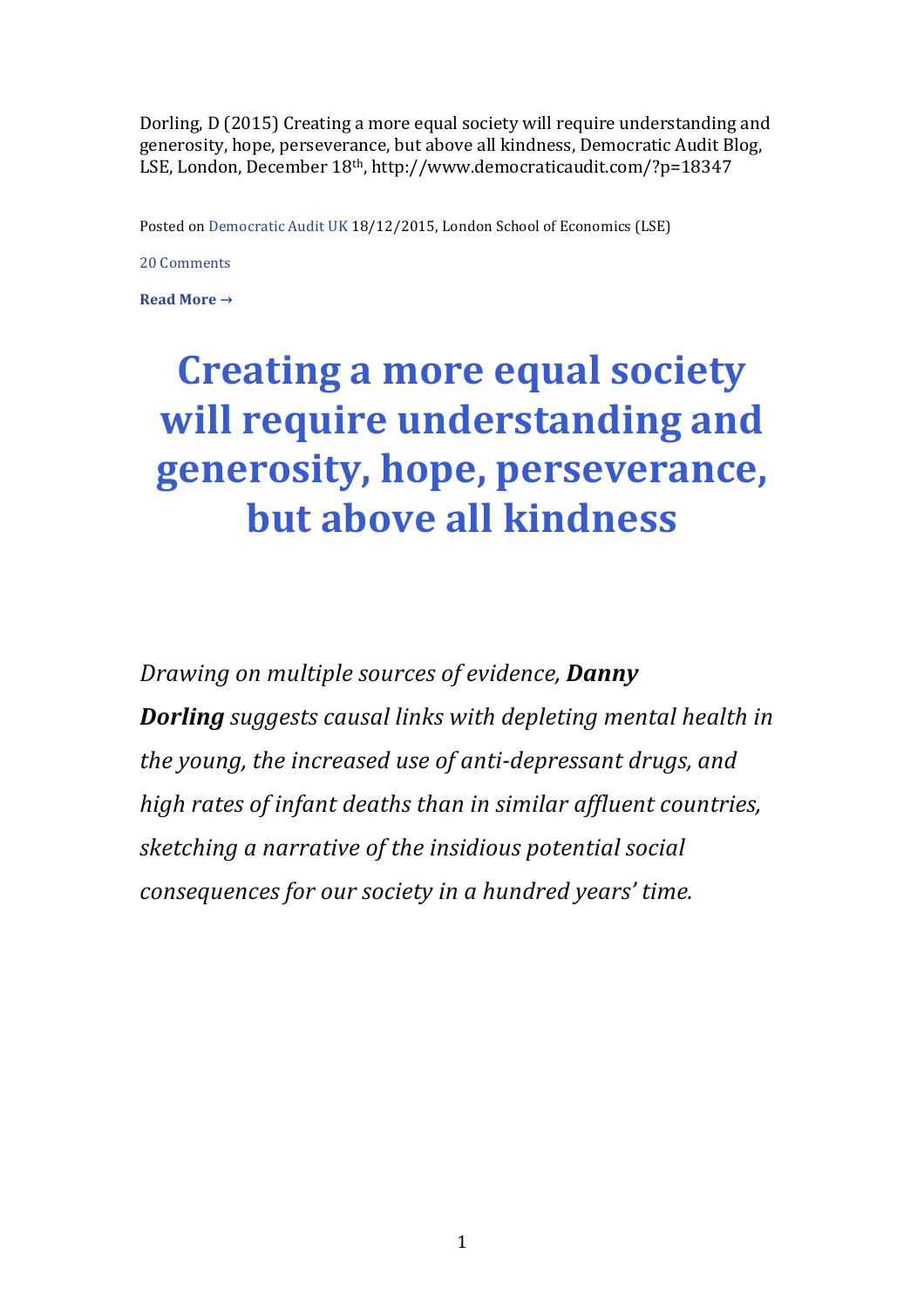

*Don't be Scrooges this Christmas (Credit: Kevin Dooley, CC BY 2.0)* 

The Conservatives won a narrow majority in May 2015. The result shocked a London based commentariat. This was hardly surprising as the Capital swung to Labour and London remains where life's winners congregate, a place from where losers must be expelled. It was life's losers who did not turn out to vote for the main alternative on offer, a watered-down version of Conservative austerity being sold to them by Ed Miliband. We were then told that the Labour Party did not appeal enough to those who were aspirational and wanted more, including people who wanted more largely irrespective of who had to have less. But perhaps fear and fantasy greatly appealed too, an eighth of the English electorate voted for the UK Independence party (UKIP).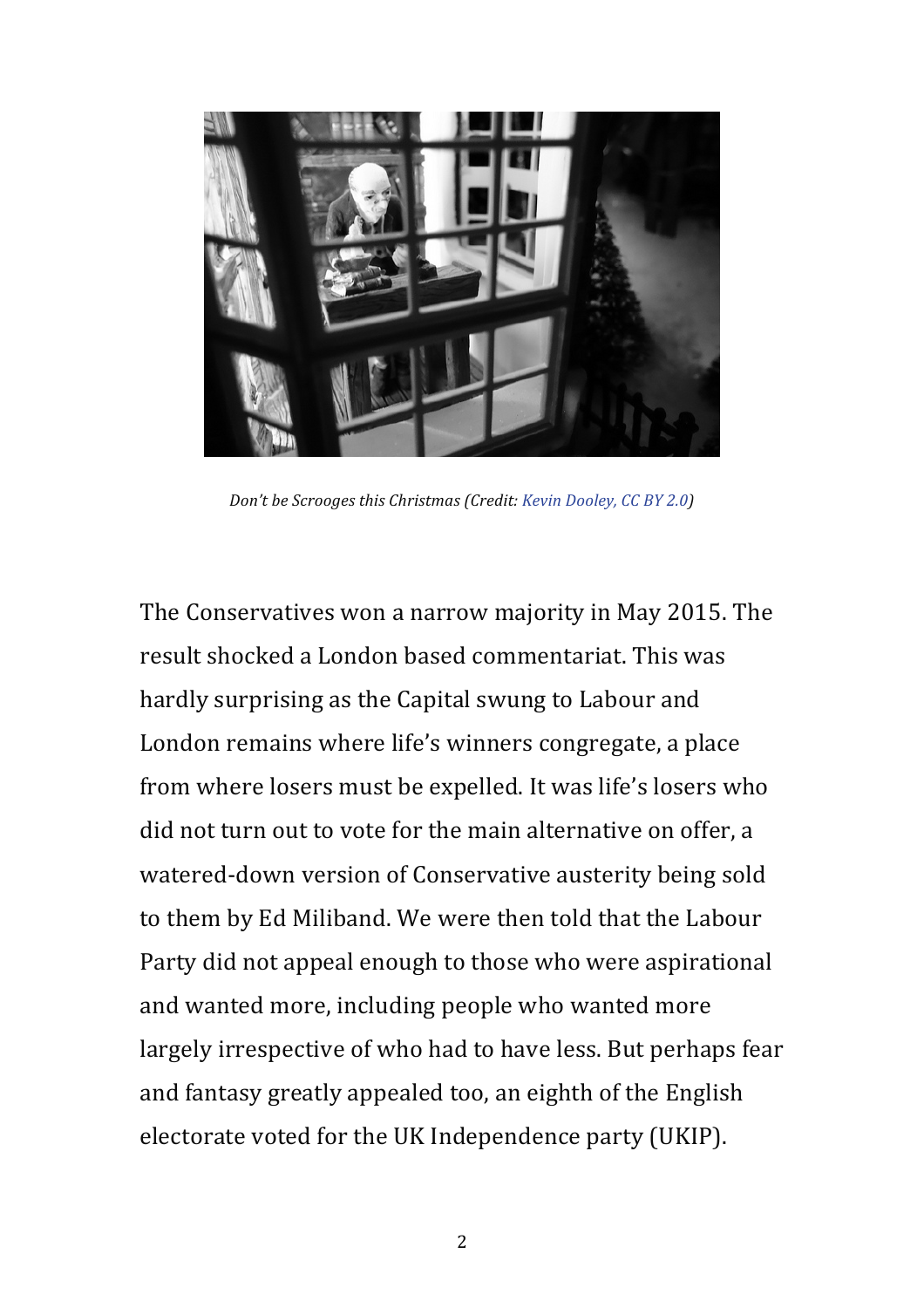In Scotland all but three of the constituencies fell to the Scottish National Party (SNP) which now represented as wide a cross-section of society as it is possible to imagine. The former Royal Bank of Scotland oil economist, Alex Salmond became an MP alongside young students and aged socialists. So 56 SNP MPs set off to London to take their seats and spread their message. Not since 1918, when Sinn Féin took 73 seats in Ireland, has a third party performed so well in the United Kingdom. This must be seen as a signal that a change is underway, but for many among the English elite, the Scots bring to mind restless children.

As the realisation of what had dawned in May 2015 spread, new voices began to grow louder and be heard for the first time in England. They said the Labour Party's issues were not about choosing the wrong leader or having the wrong electoral strategy, but that Labour had forgotten how to cooperate and be kind. Labour did not cooperate with the Greens, with the SNP, nor even much with each other in the Shadow Cabinet. Instead, Labour saw the election as a twohorse-race where winning alone was all-important.

In the days immediately after that May election a sharper mood emerged among many of those who in so many different ways oppose the power of the  $1\%$ . Rebecca Winson, a writer and an activist for GMB Young London,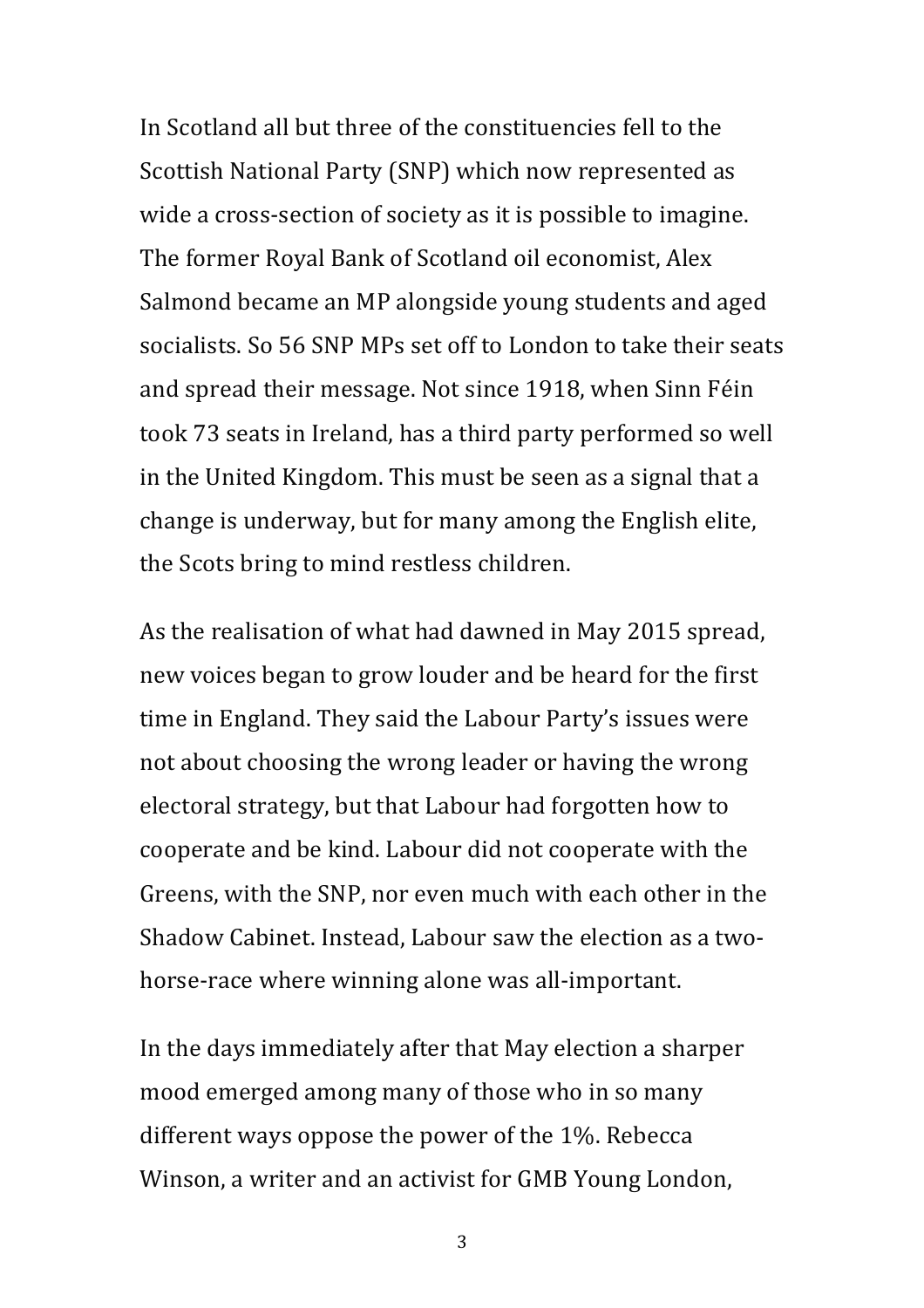wrote on the day after the election: "Labour, Green, Tusc [Trade Union and Socialist Coalition] and even Lib Dem progressives must work together to oppose what's going to happen. We're all on the same side now." She ended her piece by saying:

"If you can, be kind to those you argue with, because compassion changes more minds than anger, even though it's harder to muster. Be kind to the poor, the disabled, the immigrants, the workers and to anyone who's a bit different. The government won't be, you see."

The day before the election it was revealed that the Coalition government's Department of Work and Pensions (DWP) had conducted 49 reviews of benefit-related deaths. Many of those deaths had probably been recorded as suicides, but some could have been deaths from starvation. We have no way of knowing as the DWP refused to release the information leading to an investigation from the information watchdog. Those 49 are a tiny sample of all the deaths thought to have been related to the ways benefits for the very poorest in the UK have been withdrawn since the coalition government took power in 2010.

The list of names of all those thought to have died due to government callousness is long. Between 2010 and 2013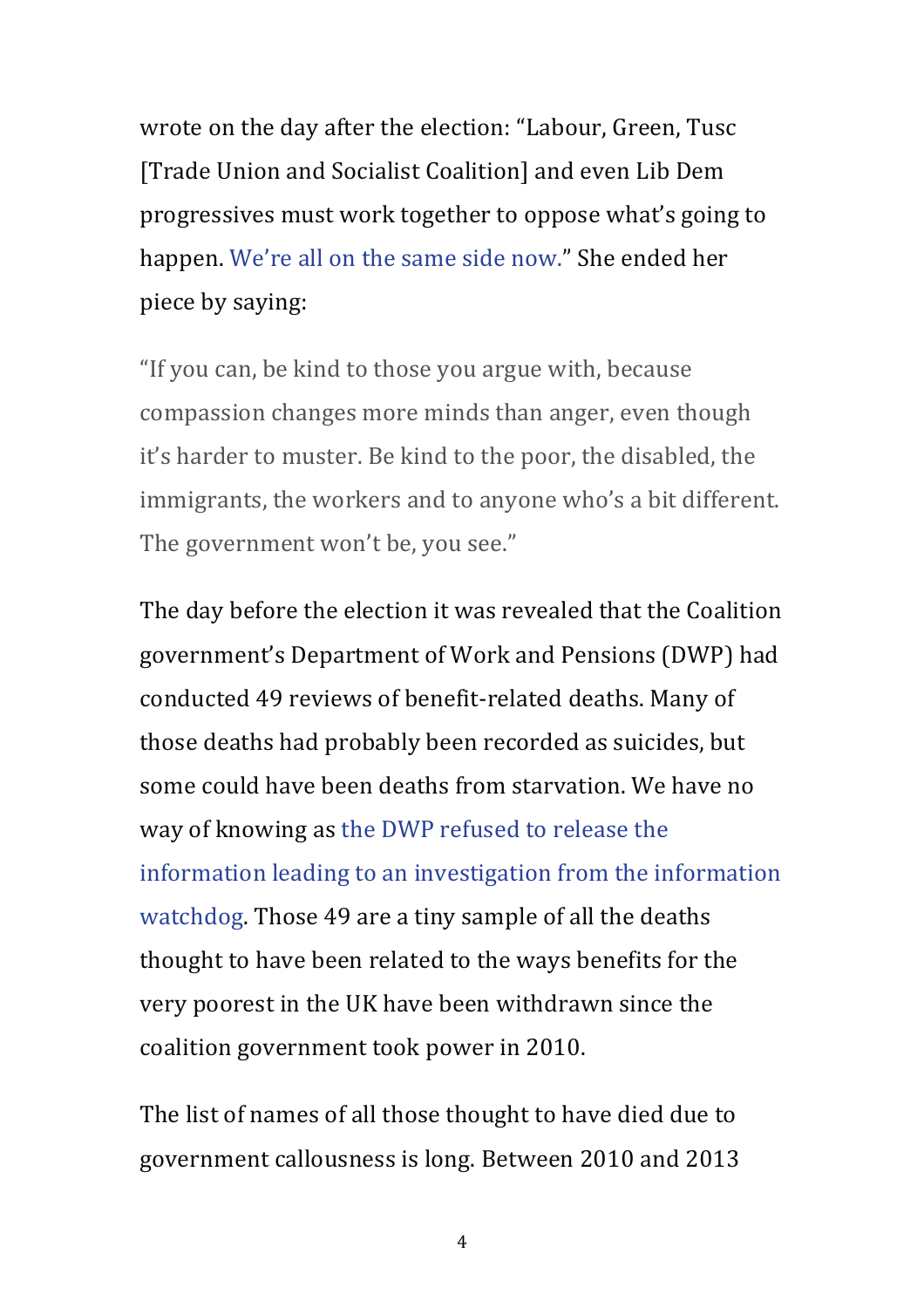there had been many thousands of deaths of working-age people in the days and weeks after they had their benefits withdrawn. During 2013 and 2014 the numbers rose further and the lists of names grew longer. Those lists do not even start to include all the elderly who have died earlier than they otherwise would.

In 2012  $1,046,398$  sanctions were applied to people who were claiming Jobseeker's Allowance. The minuscule weekly income of the very poorest people in Britain was being docked, almost always for a tiny minor misdemeanour. These misdemeanours included not attending a meeting in a Jobseeker office because the claimant was attending an interview for an actual job elsewhere. A further 32,128 people just surviving on the Employment and Support Allowance (because they were not working due to illness or disability) had their monies cut for some similar infringement. On top of this a further 44,000 lone parents receiving Income Support, because they had little or no other income, were sanctioned during that year and lost monies they needed to prevent them and their children going hungry for indeterminate stretches of time. Lives were destroyed, people were shamed, and atrocities were being committed.

We have no record of how many children were harmed by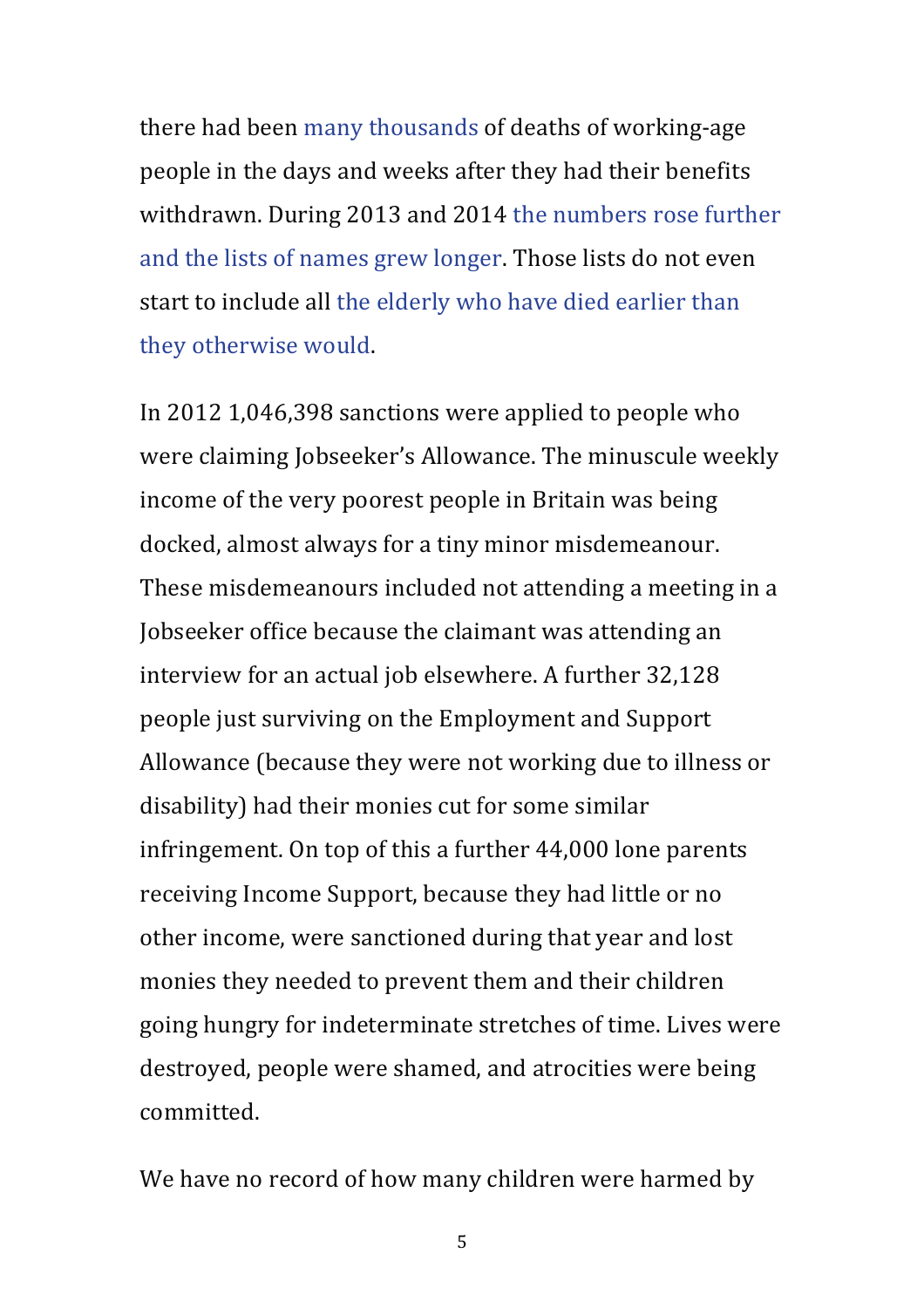the 1.1 million financial sanctions applied in just one year to Britain's poorest families. Every single one of these families was already living on less than the Minimum Income Standard for the UK. We know that because benefit levels in Britain remain pegged far below the level that the British public agree no one should fall below, and are falling further below that year by year. What we do know about the scale of mass sanctions is largely a result of the tireless research carried out by David Webster of the University of Glasgow who commented that: "Decisions on guilt are made in secret by officials who have no independent responsibility to act lawfully. Yet the 'transgressions' (DWP's own word), which are punished by this system, are almost exclusively very minor matters".

David noted that over the same period of that year in which 1.1 million sanctions were applied all the Magistrates' and Sheriff courts of Great Britain, even when combined, imposed a total of only 849,000 fines on people. All the fines for the people found to be criminals and prosecuted in these courts totalled far less money (even per criminal) than the average sanction handed out to those just struggling to get by.

The failure to make as many job applications as their nominated advisor demanded in a week receives a harsher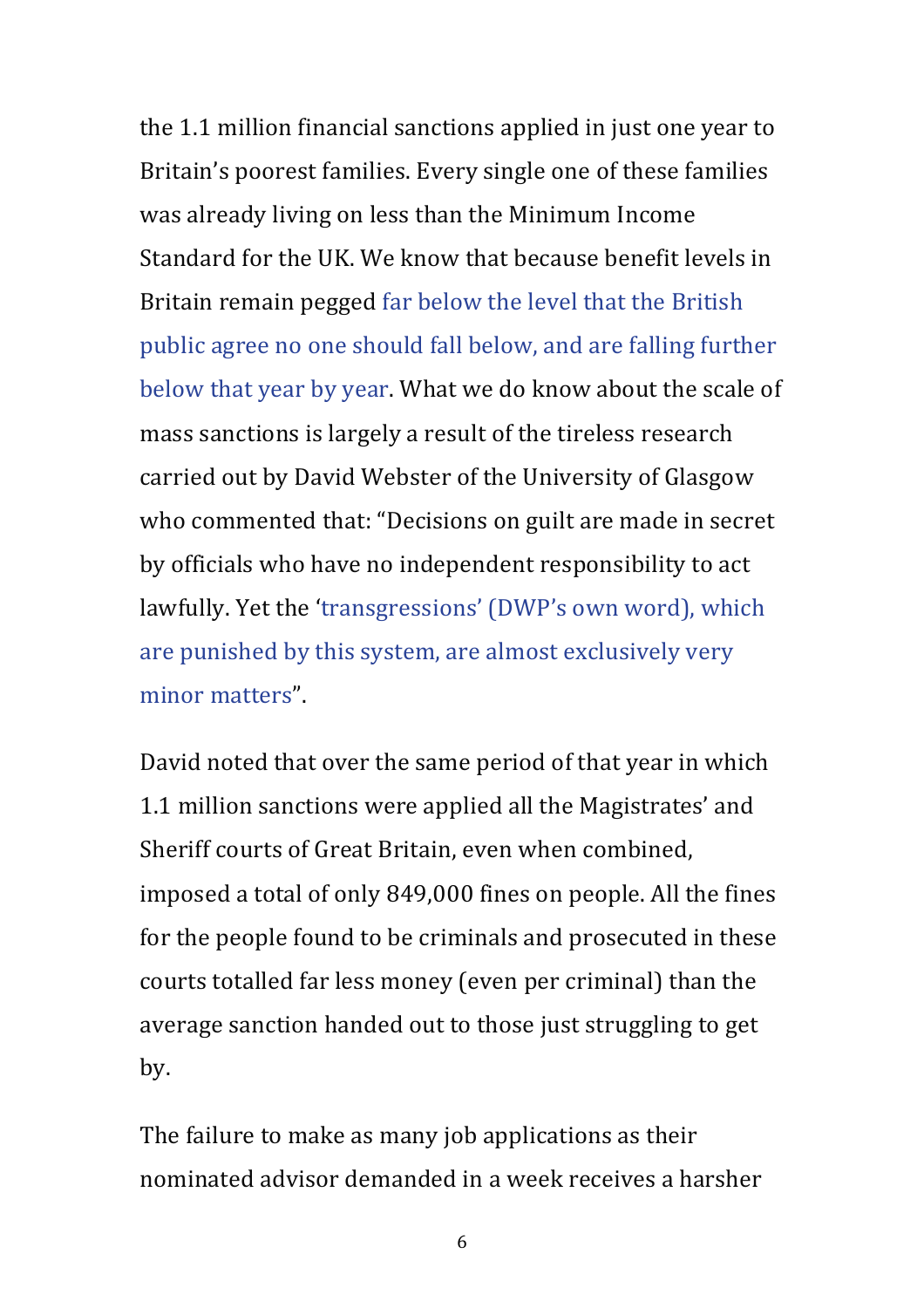punishment for the benefits claimant than shoplifting. It then results in shoplifting as people have to eat. Even taking out-of-date food from supermarket waste-bins counts as shoplifting today.

It's easy to make cuts if you don't sympathise and it is easier not to sympathise if you are protected from the cuts and they don't immediately affect you. The income of the  $1\%$  has been protected whilst incomes and benefits for the poorest have been slashed and sanctioned. At the same time there have been huge cuts to local authority budgets (with more to come) and the subsequent massive cuts in services for the most vulnerable - to social care, youth services, mental health services – whilst the  $1\%$ , and indeed many others, are largely unaffected by these sorts of cuts. They already use private services for care, to try to deal with their and their children's poor mental health, for their education and their insurance.

It is telling to look at whose incomes and state services have been cut the most. This allows us to see who is least valued by those in power. Since 2010 some 79% of all cuts have fallen on the heads of women. That high proportion is partly due to women most often being the lone parent in lone parent families, as well as the cuts to services being to those services used more often by women. In addition a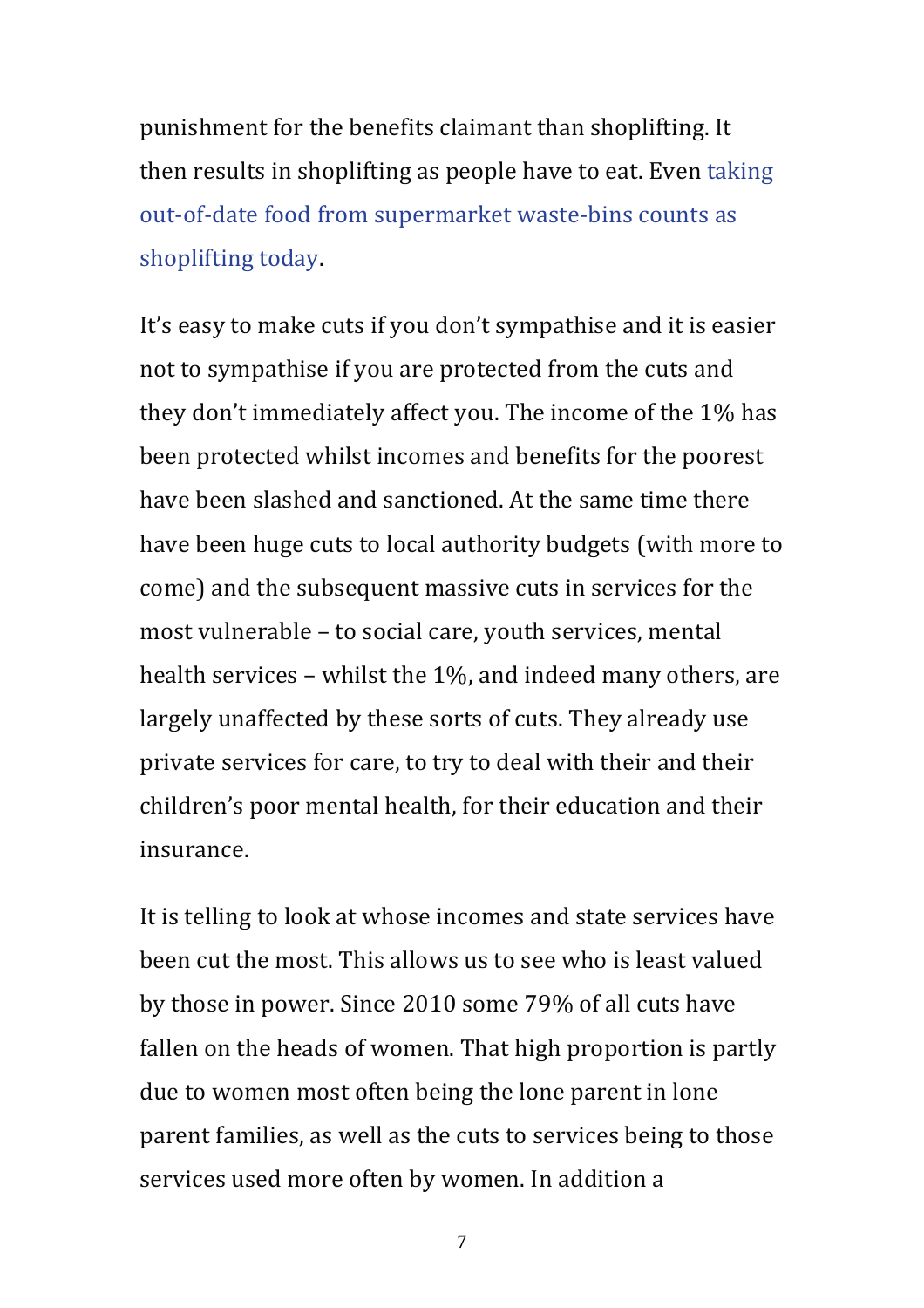disproportionate number of women who were working in public services have lost their jobs or been made to go parttime.

## In 2012 an estimated 3.5 million children were living in

poverty. In 2013 the Fawcett Society estimated that a total of £14.9 billion had been cut from benefits, tax credits, pay and pensions, with 74% of this being taken from women's incomes. By 2014 they also found that the inequality gap between women and men was actually rising. Data from 2014 showed that two thirds of all the welfare cuts in Scotland have come from families with children. Lone parents have lost  $£1800$  a year,  $£400$  more than families with two parents and more resources. But the cuts have been even deeper for the disabled, some £2000 a year reduction in their income, on average.

Because the UK government hid and delayed the publication of the statistics, academic researchers in England have been forced to use data passed to the European Statistical Office. That data shows that George Osborne mislead parliament in his March 2015 claim when he said that people were betteroff than they had been in 2010. Data collected across the whole of the UK actually revealed that living standards had fallen for all but the very richest. Increasing numbers of people have been reporting falling behind with their rent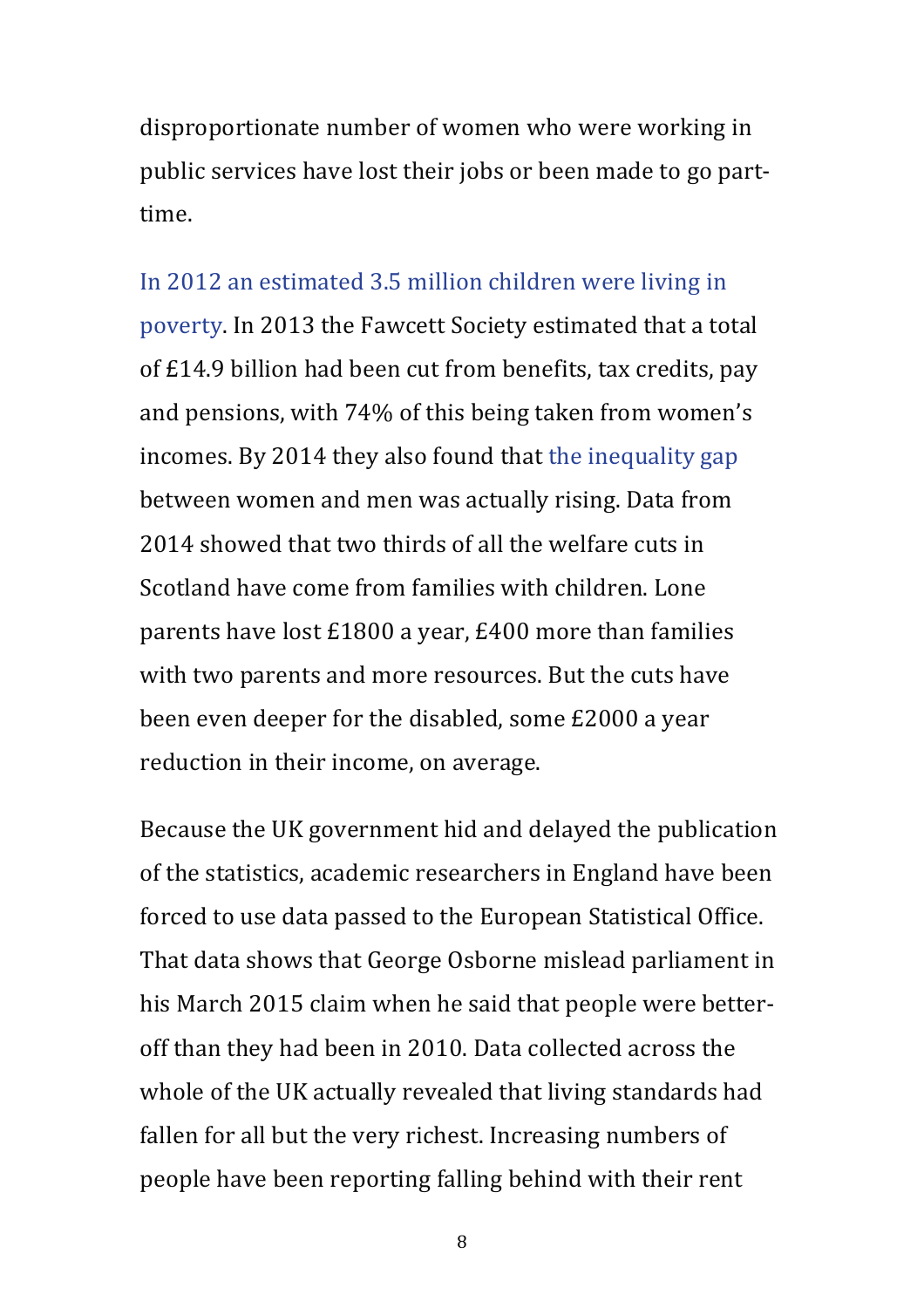and that they are struggling to pay fuel bills. Almost half the population cannot now afford to immediately repair or replace their fridge or cooker if it breaks down. "Only the very richest (those who could make ends meet very easily) saw no perceived fall in their living standards."

Living in a society that tolerates gross wealth and income inequalities makes it hard to empathize with a wide range of other people. The very rich may ignore you in the same way that you sometimes don't notice the person sweeping the street as you walk by. Or the very rich try not to notice you  $$ just as you might have learnt to try not to notice the people sleeping rough in the entrance to the tube or train or bus station. You are as far down, and your life as frightening to the very rich, as the thought of being roofless will be to you.

When you cannot empathise with another group, it is very hard to think kindly towards them. It is when you feel "all in it together" or at least "there but for the grace of God, go I" that kindness comes more naturally. And it comes less and less easily in the UK. The UK is on a trajectory to become the most unequal of the richest 25 nations in the world. Those in power in the most unequal of rich countries today see kindness as weakness. Had they been kinder, less aggressive,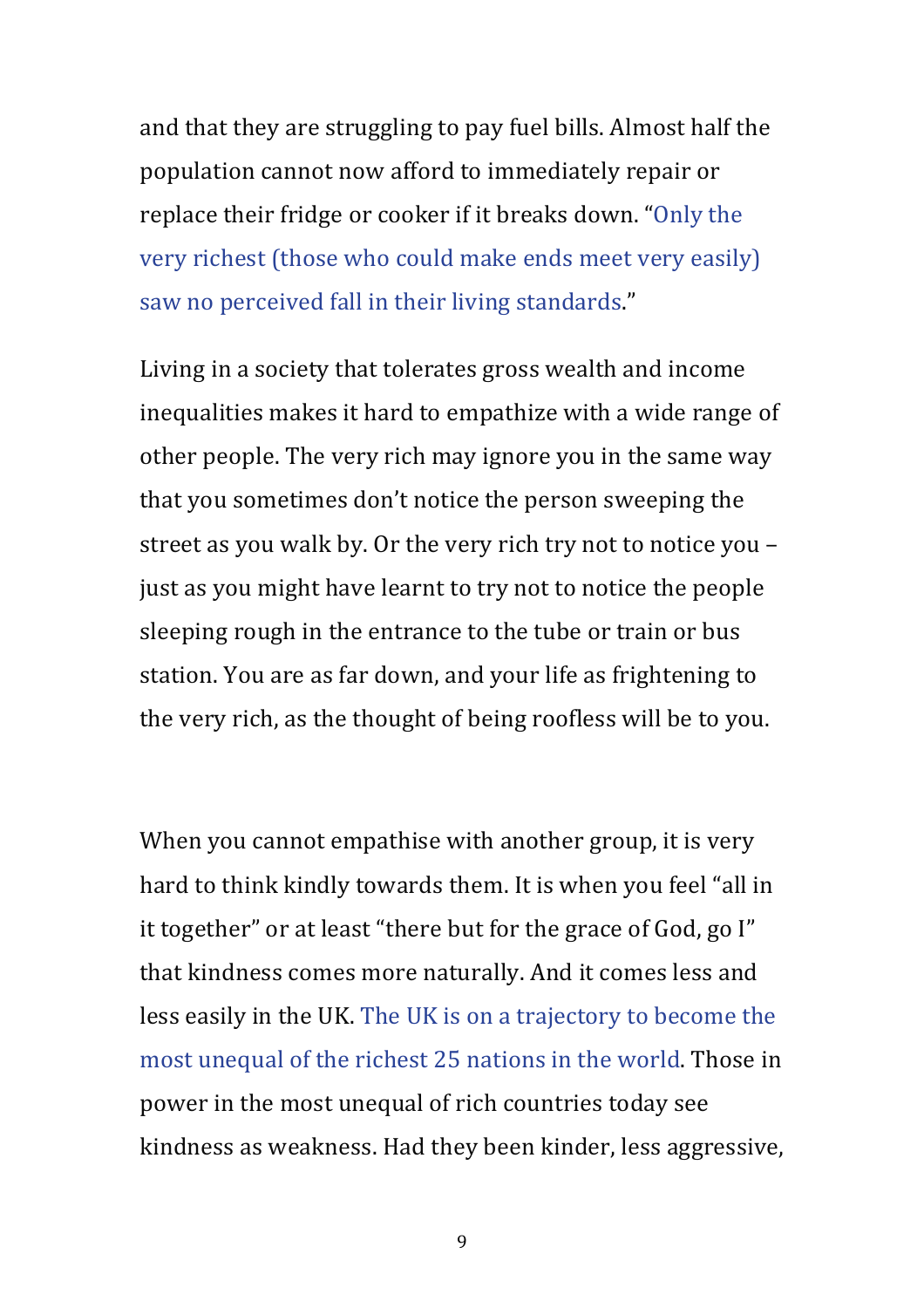when they were younger and making their way in the world, they would probably not have got to where they are today – they tell themselves.

Kindness is a tendency to be shunned and derided by those currently in power. Violence, action, force and what they call 'civility' is what is needed. Kindness does not help the poor, they say, and instead they offer the 'tough love' of sanctions.

There was a time when hardly anyone was roofless in the UK, when you never met a beggar and when those with least were not that different from those in the middle, when those with least had enough to be included in society. I was young then. As I age it becomes harder to remember when I first saw teenagers having to sleep rough, or was first asked for 'the price of a cup of tea', or first realized that because I could make some choices whereas others couldn't, that they were no longer free.

Luckily you don't have to rely on the memories of the old to know that a more equal world is possible, a world where the 1% take a far smaller share of the cake. The 1%, by definition, will always be those taking the largest slice, but not always such a great fat slice, leaving slithers for the rest. Question those who say that it can only be this way. Try to question them kindly rather than with incredulity. A society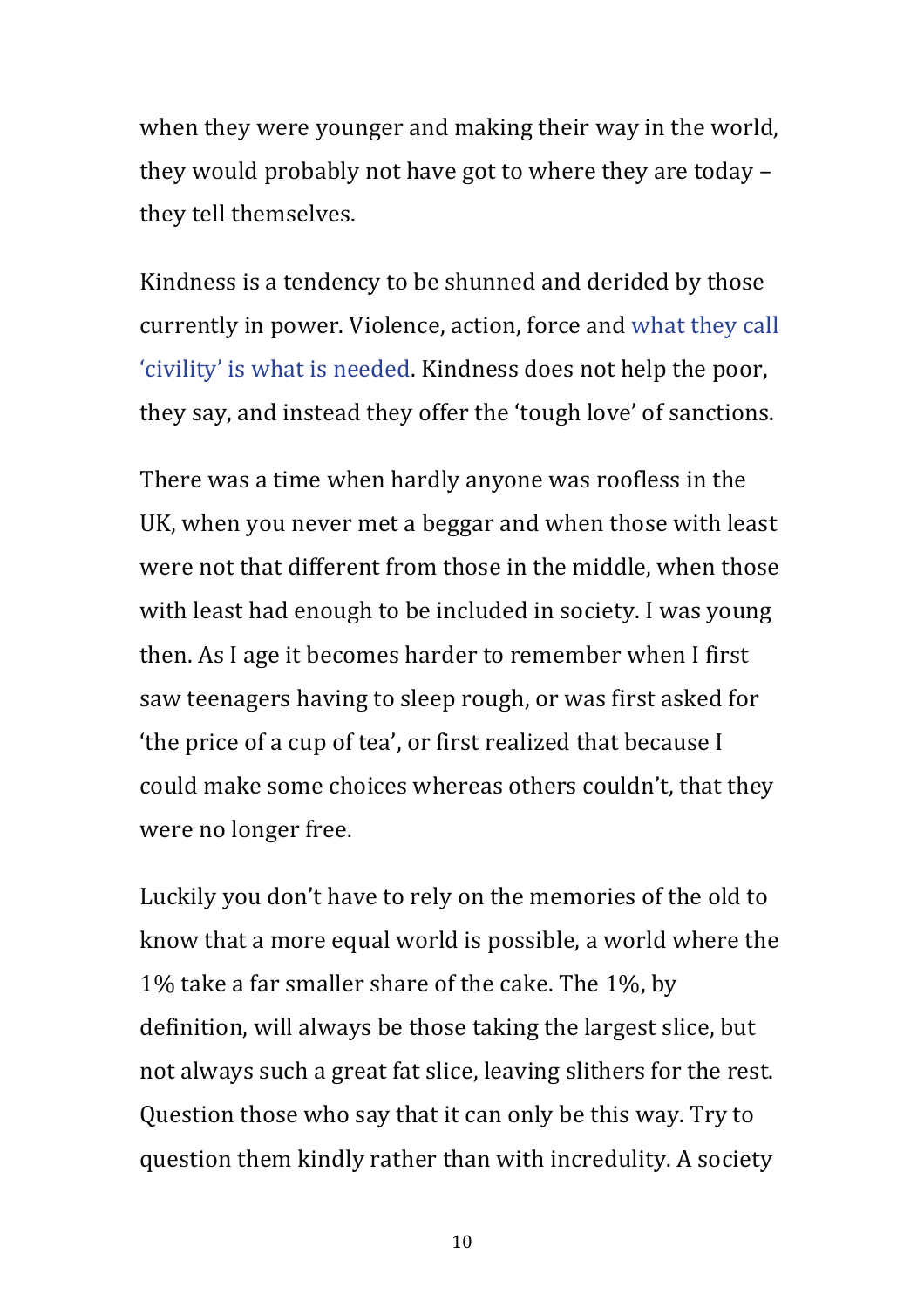based on merit would be remarkably equitable compared with what we face today. No one is worth 3000 times another person. The three-thousand fold inequalities within the  $1\%$  are just as indefensible as those between them and the other 99%.

A slow revolution means you are in it for the long haul. But it will be worth it when finally we begin to create a more equal country for all because the next generation and those that follow them will not have to grow up in a world of ignorant untruths including that only a few of them are truly able and the rest are largely worthless commodities - or people only having a very low wage value.

It will be worth it if we turn the tide because, even if we do not care that much, in our old age people who have the time and peace of mind will care for us, not least because we cared for them when they were younger. It will be worth it because we will know that it could have been much worse had we stood by and done nothing unselfish.

Gross inequality creates a lack of respect for the other group – people who are not like us. There is a lack of respect among the rich for the poor, and that will be the same among the poor for the rich. Lack of respect breeds cruelty and hate. Lack of respect is not new and has grown between groups